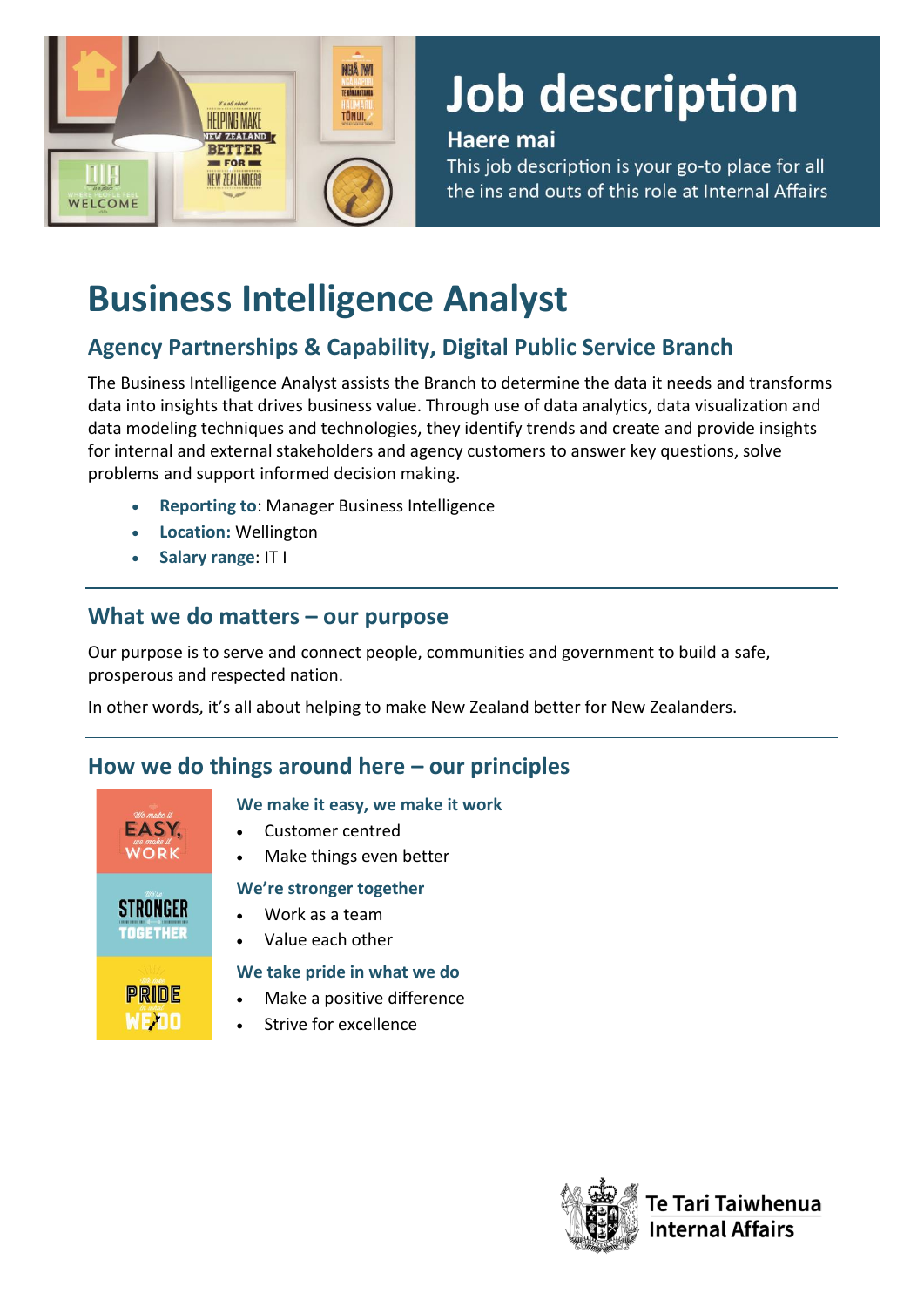## **Working effectively with Māori**

Te Aka Taiwhenua – our Māori Strategic Framework – enables us to work effectively with Māori. Te Aka Taiwhenua is underpinned by our mātāpono – Kotahitanga, Manaakitanga, Whānaungatanga, He Tāngata.

As DIA is an agent of the Crown, Te Tiriti o Waitangi/The Treaty of Waitangi is important to everything we say or do. We recognise it as an enduring document central to New Zealand's past, present and future. Building and maintaining meaningful relationships is important to work effectively with Māori, stakeholders and other agencies. We accept our privileged role and responsibility of holding and protecting the Treaty of Waitangi / Te Tiriti o Waitangi.

|                                                   | What you will do to contribute                                                                                                                                                                                                                                                                                                                                                                                                                                                                                                                                                                                                                                                                                                                                                                                                                                                                         |                                                               | As a result we will see                                                                                                                                                                                                                                                                                                                                                                                                                                                                                                                                                                         |
|---------------------------------------------------|--------------------------------------------------------------------------------------------------------------------------------------------------------------------------------------------------------------------------------------------------------------------------------------------------------------------------------------------------------------------------------------------------------------------------------------------------------------------------------------------------------------------------------------------------------------------------------------------------------------------------------------------------------------------------------------------------------------------------------------------------------------------------------------------------------------------------------------------------------------------------------------------------------|---------------------------------------------------------------|-------------------------------------------------------------------------------------------------------------------------------------------------------------------------------------------------------------------------------------------------------------------------------------------------------------------------------------------------------------------------------------------------------------------------------------------------------------------------------------------------------------------------------------------------------------------------------------------------|
| solutions.<br>$\bullet$<br>progress.<br>$\bullet$ | <b>Business Requirements and Improvement</b><br>Develop an excellent understanding of the<br>systemwide strategy, objectives and goals of the<br>GCDO and Branch.<br>Evaluate internal and external customers' needs<br>and abilities in order to provide appropriate<br>Use this understanding, along with an analysis of<br>Branch operations and consultation with key<br>stakeholders, to determine information and<br>business intelligence requirements and<br>opportunities.<br>Work with the Business Intelligence Manager and<br>stakeholders to identify key issues and prioritise<br>performance indicators across the system<br>Work with the Branch and the agencies it serves to<br>set up effective key performance indicators and<br>other metrics as required to generate data on<br>branch, agency and system performance and<br>Identify external sources of information that would | $\bullet$<br>$\bullet$<br>$\bullet$<br>$\bullet$<br>$\bullet$ | Key Performance Indicators are<br>agreed and put in place to allow<br>robust performance planning<br>New solutions are identified to<br>improve business performance<br>while matching the purpose of<br>the Branch<br>Collected data is used in a<br>meaningful and easily<br>explainable way to promote<br>understanding and usefulness to<br>other staff within the Branch<br>The process for setting the<br>branch priorities and strategic<br>direction is informed by accurate,<br>timely advice<br>Identification and development<br>of new solutions to improve<br>business performance |
| ٠                                                 | Branch's purpose.<br>Lead and identify new solutions to improve<br>business performance.                                                                                                                                                                                                                                                                                                                                                                                                                                                                                                                                                                                                                                                                                                                                                                                                               |                                                               |                                                                                                                                                                                                                                                                                                                                                                                                                                                                                                                                                                                                 |
| $\bullet$                                         | Provide advice and guidance to Branch staff on the<br>approach to and procedures for the collection,<br>analysis and use of data (in relation to their work).                                                                                                                                                                                                                                                                                                                                                                                                                                                                                                                                                                                                                                                                                                                                          |                                                               |                                                                                                                                                                                                                                                                                                                                                                                                                                                                                                                                                                                                 |
|                                                   | Advise on how BI (processes, practices and<br>technologies) play a critical role in improving<br>business management and optimisation.                                                                                                                                                                                                                                                                                                                                                                                                                                                                                                                                                                                                                                                                                                                                                                 |                                                               |                                                                                                                                                                                                                                                                                                                                                                                                                                                                                                                                                                                                 |
|                                                   | Direct, organise, and lead BI projects in the<br>implementation and use of new BI software tools<br>and systems.                                                                                                                                                                                                                                                                                                                                                                                                                                                                                                                                                                                                                                                                                                                                                                                       |                                                               |                                                                                                                                                                                                                                                                                                                                                                                                                                                                                                                                                                                                 |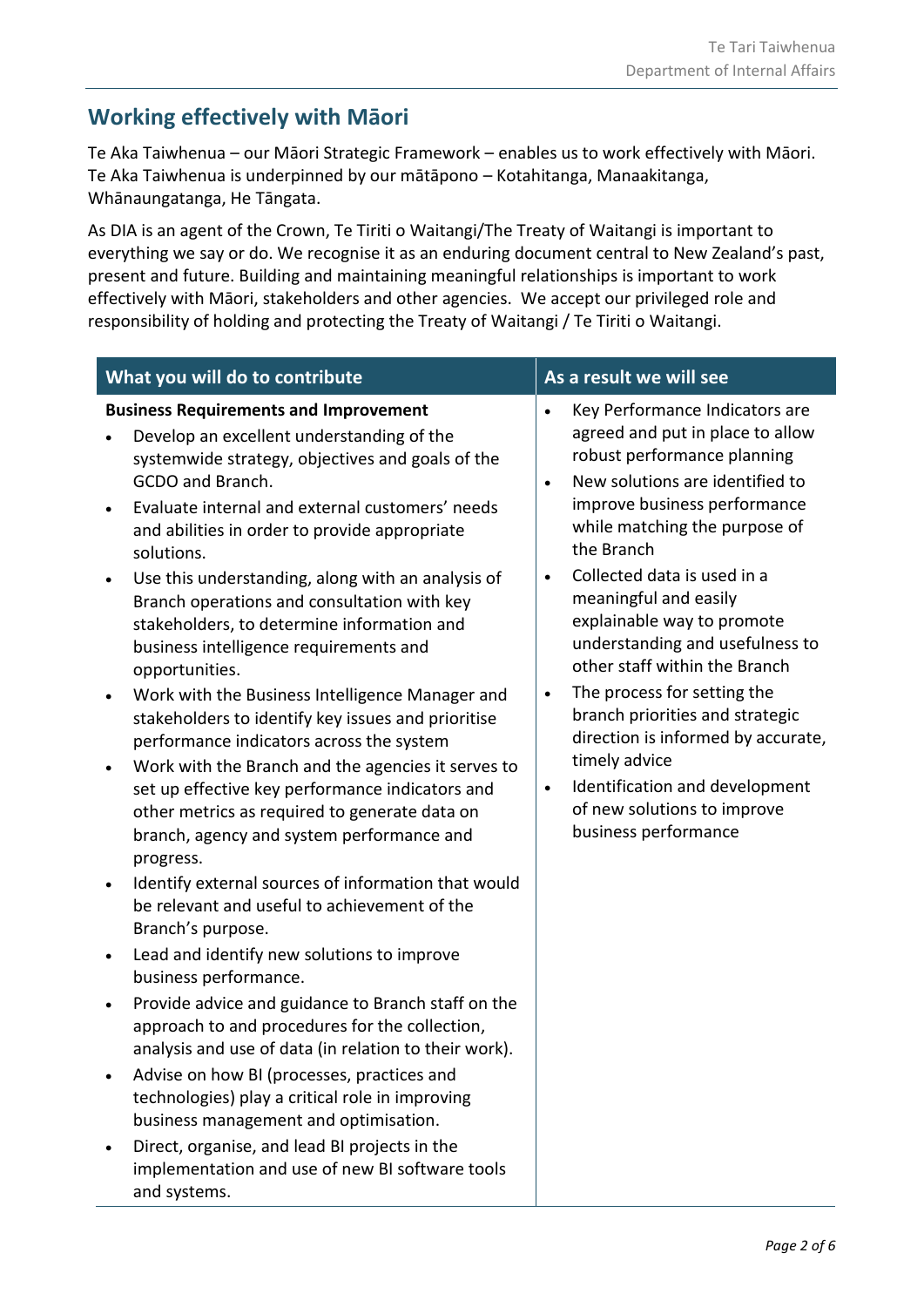| What you will do to contribute                                                                                                                                                                                                                                                                                                                                                                                                                                                                                                                                                                                                                                                                                                                                                                                                                                                                                                                                                                                                                                                                                                                                                                                                                                                                                                                                                                                                 | As a result we will see                                                                                                                                                                                                                                                                                                                                                                                                                                                                           |
|--------------------------------------------------------------------------------------------------------------------------------------------------------------------------------------------------------------------------------------------------------------------------------------------------------------------------------------------------------------------------------------------------------------------------------------------------------------------------------------------------------------------------------------------------------------------------------------------------------------------------------------------------------------------------------------------------------------------------------------------------------------------------------------------------------------------------------------------------------------------------------------------------------------------------------------------------------------------------------------------------------------------------------------------------------------------------------------------------------------------------------------------------------------------------------------------------------------------------------------------------------------------------------------------------------------------------------------------------------------------------------------------------------------------------------|---------------------------------------------------------------------------------------------------------------------------------------------------------------------------------------------------------------------------------------------------------------------------------------------------------------------------------------------------------------------------------------------------------------------------------------------------------------------------------------------------|
| <b>Provide Intelligence Analysis, Advice and Reporting</b><br>Provide intelligence analysis across the Branch to<br>inform and achieve high quality, timely and<br>successful services and outcomes by:<br>Engaging with external stakeholders and other<br>$\circ$<br>staff within the branch<br>Researching business problems and creating<br>$\circ$<br>models that help analyse these business<br>problems<br>Producing intelligence reports<br>$\circ$<br>Providing advice and guidance based on<br>$\circ$<br>intelligence reports and analysis to both internal<br>and external stakeholders<br>Explore the data and discover patterns, meaningful<br>$\bullet$<br>relationships, anomalies and trends; manipulate<br>and simplify data to create new and powerful<br>insights.<br>Formulate concepts and ideas from data and<br>$\bullet$<br>present findings and insights in creative ways<br>(tailored to the audience).<br>Design system-wide "views" and custom reports,<br>$\bullet$<br>working closely with others across the Branch to<br>ensure a common approach.<br>Research tools, frameworks and mechanisms for<br>$\bullet$<br>data analytics.<br>Interface with vendors to keep abreast of new<br>$\bullet$<br>technologies and customer applicability.<br>Use graphical and other visualisation techniques to<br>facilitate a range of technical and non-technical<br>audiences' understanding of data. | Data is transformed into action-<br>$\bullet$<br>oriented information and people<br>are able to use that information<br>correctly<br>Systems are in place to support<br>$\bullet$<br>effective risk and intelligence<br>identification/gathering and<br>reporting<br>Descriptive, prescriptive,<br>$\bullet$<br>exploratory and/or predictive<br>insights that answer key<br>questions and support informed<br>decision making for internal and<br>external stakeholders and agency<br>customers. |
| <b>Data Management</b><br>Identify and catalogue the Branch's available data<br>and their sources.<br>Review and validate incoming data and ensure it is<br>stored and maintained appropriately.<br>Monitor analytics and results of metrics to assure<br>$\bullet$<br>the integrity of the data collected and its use.<br>Perform data profiling to identify and understand<br>$\bullet$<br>anomalies.<br>Use data sources to effectively support the branch<br>to target activity to areas that would provide the<br>best return.                                                                                                                                                                                                                                                                                                                                                                                                                                                                                                                                                                                                                                                                                                                                                                                                                                                                                            | Data is effectively managed and<br>$\bullet$<br>stored, and can be easily<br>referenced and maintained<br>Relevant reporting and analytics<br>$\bullet$<br>are obtainable and can be<br>produced as required                                                                                                                                                                                                                                                                                      |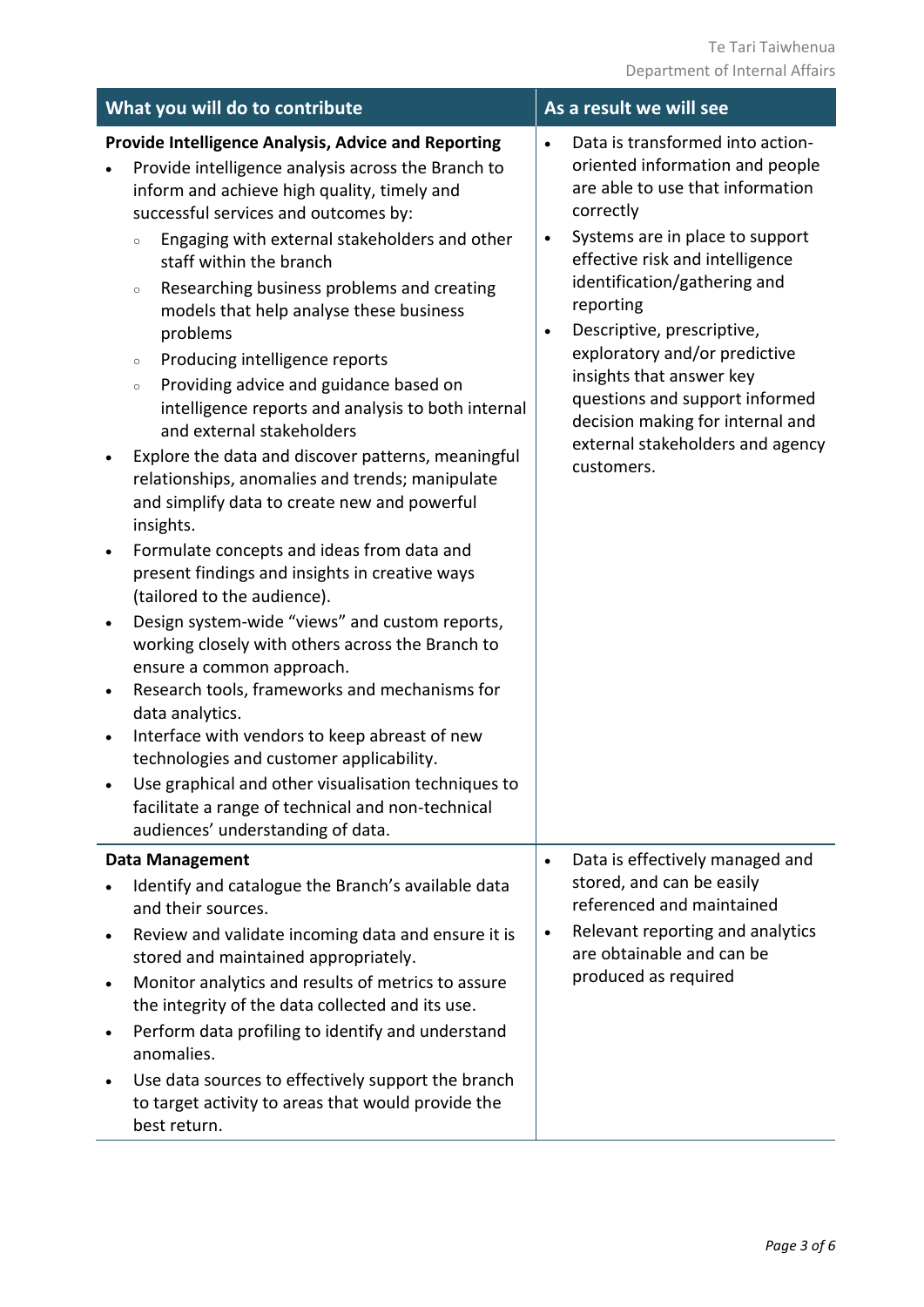| What you will do to contribute                                                                                                                                                                                                                                                                                                                                                                                                                                                                                                                                                                                                                                                     | As a result we will see                                                                                                                                         |
|------------------------------------------------------------------------------------------------------------------------------------------------------------------------------------------------------------------------------------------------------------------------------------------------------------------------------------------------------------------------------------------------------------------------------------------------------------------------------------------------------------------------------------------------------------------------------------------------------------------------------------------------------------------------------------|-----------------------------------------------------------------------------------------------------------------------------------------------------------------|
| <b>Stakeholder Engagement</b><br>Engage with a range of external stakeholders in<br>order to ensure they are well informed and provide<br>advice and guidance to them<br>Establish, build, collaborate and maintain effective<br>٠<br>working relationships with key stakeholders within<br>the Department and with public sector agencies<br>Participate in cross-departmental and agency<br>$\bullet$<br>working-and-interest groups as required<br>Support engagement and strategic partnerships<br>with the other branches and agencies to promote a<br>shared level of understanding of respective roles<br>and priorities, and those of the Department and the<br>wider GCDO | Strong and efficient working<br>$\bullet$<br>relationships (both internal and<br>external) will assist the branch to<br>meet its responsibilities               |
| Health and safety (for self)<br>Work safely and take responsibility for keeping self<br>and colleagues free from harm<br>Report all incidents and hazards promptly<br>٠<br>Know what to do in the event of an emergency<br>Cooperate in implementing return to work plans                                                                                                                                                                                                                                                                                                                                                                                                          | A safe and healthy workplace for<br>$\bullet$<br>all people using our sites as a<br>place of work.<br>Health and safety guidelines are<br>$\bullet$<br>followed |

|          | Who you will work with to get the job done                                        | Advise | Collaborate<br>with | Influence    | Inform       | Manage/<br>lead | Deliver to |
|----------|-----------------------------------------------------------------------------------|--------|---------------------|--------------|--------------|-----------------|------------|
|          | Manager Business Intelligence                                                     | ✓      |                     |              |              |                 |            |
| Internal | <b>Business Intelligence colleagues</b>                                           | ✓      | $\checkmark$        | ✓            | ✓            |                 |            |
|          | General Managers; Senior Leadership Team                                          | ✓      |                     |              | $\checkmark$ |                 |            |
|          | Manager and colleagues responsible for<br>measurement and performance reporting   | ✓      | $\checkmark$        | $\checkmark$ | $\checkmark$ |                 |            |
|          | Strategic Advisors, Specialist Consultants and<br>other Branch managers and staff | ✓      | $\checkmark$        | $\checkmark$ |              |                 |            |
| External | Government agency managers and staff                                              |        | ✓                   |              |              |                 |            |
|          | Agency customers                                                                  |        | $\checkmark$        |              | $\checkmark$ |                 |            |
|          | Vendors and suppliers                                                             |        | ✓                   |              | ✓            | $\checkmark$    |            |

| <b>Your delegations</b>                   |         |
|-------------------------------------------|---------|
| Human Resources and financial delegations | Level Z |
| Direct reports                            | Nil     |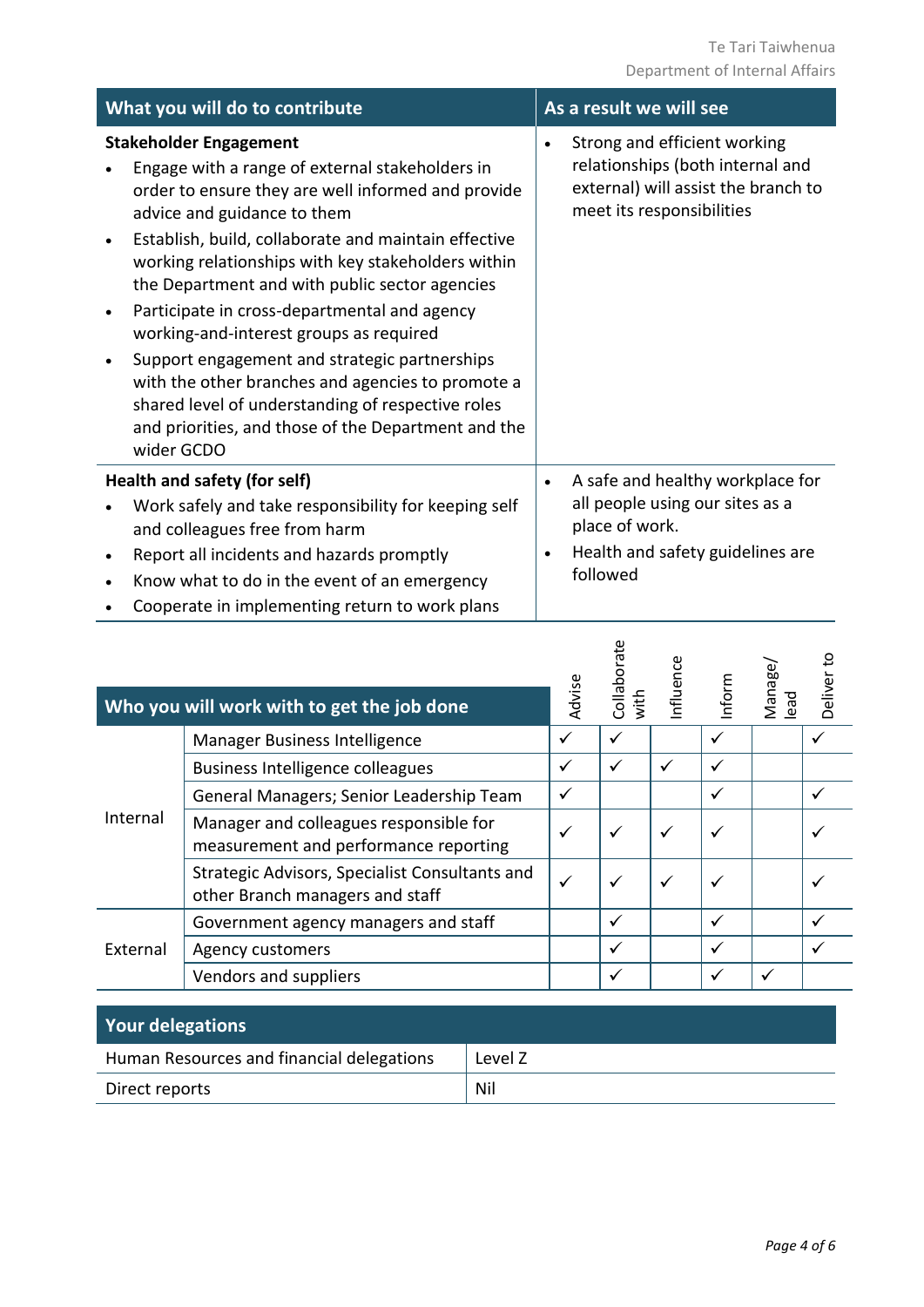| Your success profile for this role                                                                                                                                                                                                                                                                                                                                                                                                         | What you will bring specifically                                                                                                                                                                                                                                                                                                                                                                                                                                                                                                                                                                                                                                                          |
|--------------------------------------------------------------------------------------------------------------------------------------------------------------------------------------------------------------------------------------------------------------------------------------------------------------------------------------------------------------------------------------------------------------------------------------------|-------------------------------------------------------------------------------------------------------------------------------------------------------------------------------------------------------------------------------------------------------------------------------------------------------------------------------------------------------------------------------------------------------------------------------------------------------------------------------------------------------------------------------------------------------------------------------------------------------------------------------------------------------------------------------------------|
| At DIA, we have a Capability Framework to<br>help guide our people towards the behaviours<br>and skills needed to be successful. The core<br>success profile for this role is Specialist.<br><b>Keys to Success:</b><br>Problem solving<br>Critical thinking<br>$\bullet$<br>Interpersonal savvy<br>$\bullet$<br>Navigating complexity<br>$\bullet$<br>Communicating with influence<br>$\bullet$<br>Technical and specialist learning<br>٠ | <b>Experience:</b><br>Experience with data analysis, data<br>$\bullet$<br>modelling, data mining and data<br>visualisation is essential.<br>Experience with Microsoft software such<br>$\bullet$<br>as Microsoft Power BI is preferred.<br>Programming experience in SQL is<br>$\bullet$<br>preferred.<br>Experience with data warehousing and<br>$\bullet$<br>Microsoft Azure would be an advantage.<br>Experience with business analysis<br>$\bullet$<br>techniques or other related technical<br>business experience would be an<br>advantage.                                                                                                                                         |
|                                                                                                                                                                                                                                                                                                                                                                                                                                            | Knowledge:<br>A thorough understanding of data<br>$\bullet$<br>collection, validation, manipulation and<br>management, and statistical analysis<br>techniques and methodologies is<br>essential.<br>A good understanding of programming<br>$\bullet$<br>languages.<br>An understanding of the theory of<br>$\bullet$<br>visualisation would be advantageous.<br>An understanding of business analysis<br>$\bullet$<br>techniques would be an advantage.                                                                                                                                                                                                                                   |
|                                                                                                                                                                                                                                                                                                                                                                                                                                            | Skills:<br>Strong communication skills, including<br>$\bullet$<br>writing and developing informative<br>presentations.<br>The ability to simplify complex information<br>$\bullet$<br>for a non-technical audience.<br>Able to quickly grasp customer needs; be<br>$\bullet$<br>able to engage and influence stakeholders.<br>A combination of technical skills, including<br>$\bullet$<br>programming, data modelling and<br>statistics, and analytical and problem-<br>solving skills.<br>Demonstrated attention to detail and<br>$\bullet$<br>accuracy.<br><b>Other requirements:</b><br>A tertiary degree in information systems,<br>$\bullet$<br>data science, computer engineering, |